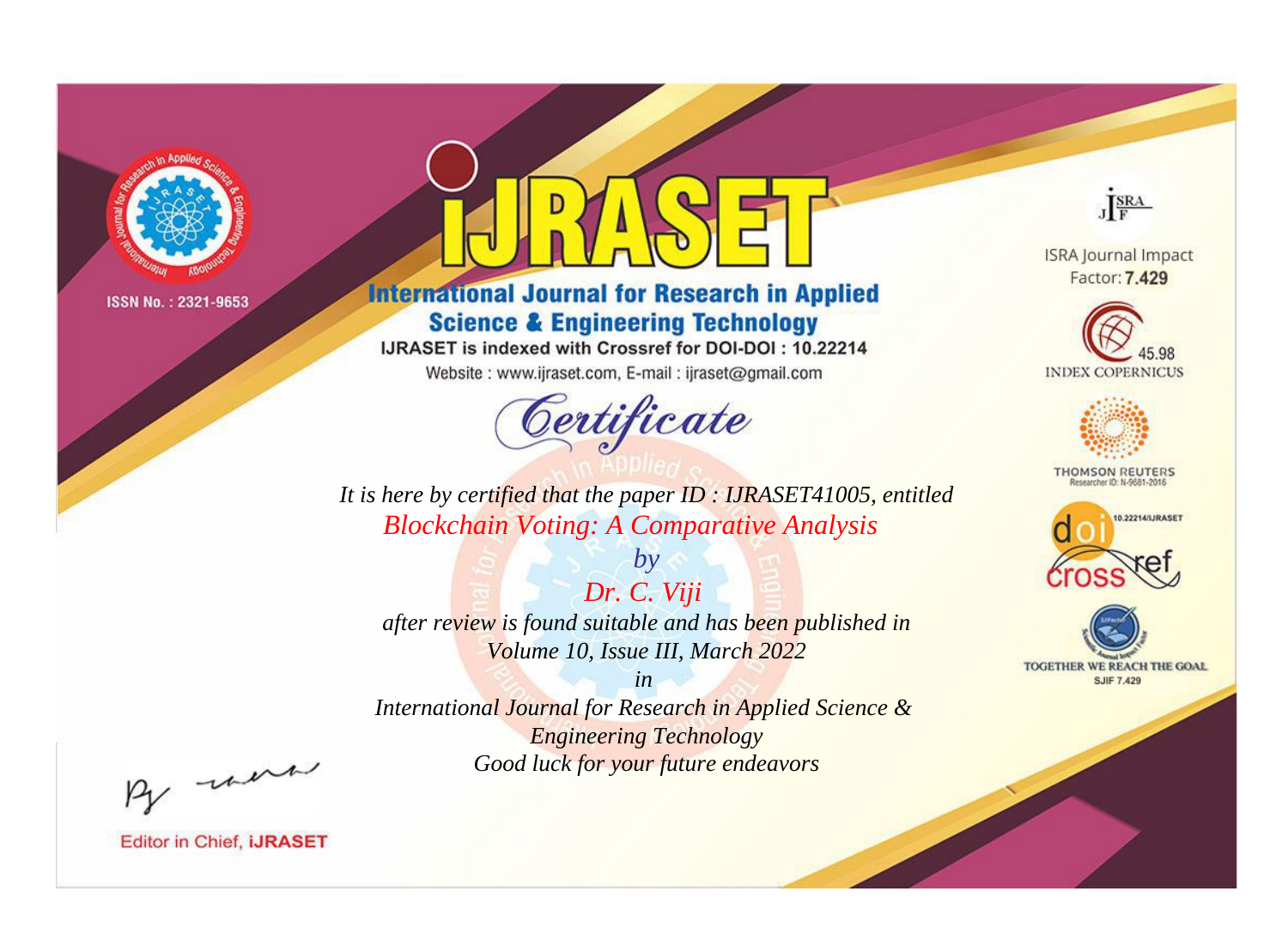

# **International Journal for Research in Applied Science & Engineering Technology**

IJRASET is indexed with Crossref for DOI-DOI: 10.22214

Website: www.ijraset.com, E-mail: ijraset@gmail.com



JERA

**ISRA Journal Impact** Factor: 7.429





**THOMSON REUTERS** 



TOGETHER WE REACH THE GOAL **SJIF 7.429** 

It is here by certified that the paper ID: IJRASET41005, entitled **Blockchain Voting: A Comparative Analysis** 

Akash Kumar after review is found suitable and has been published in Volume 10, Issue III, March 2022

 $b\nu$ 

 $in$ International Journal for Research in Applied Science & **Engineering Technology** Good luck for your future endeavors

By morn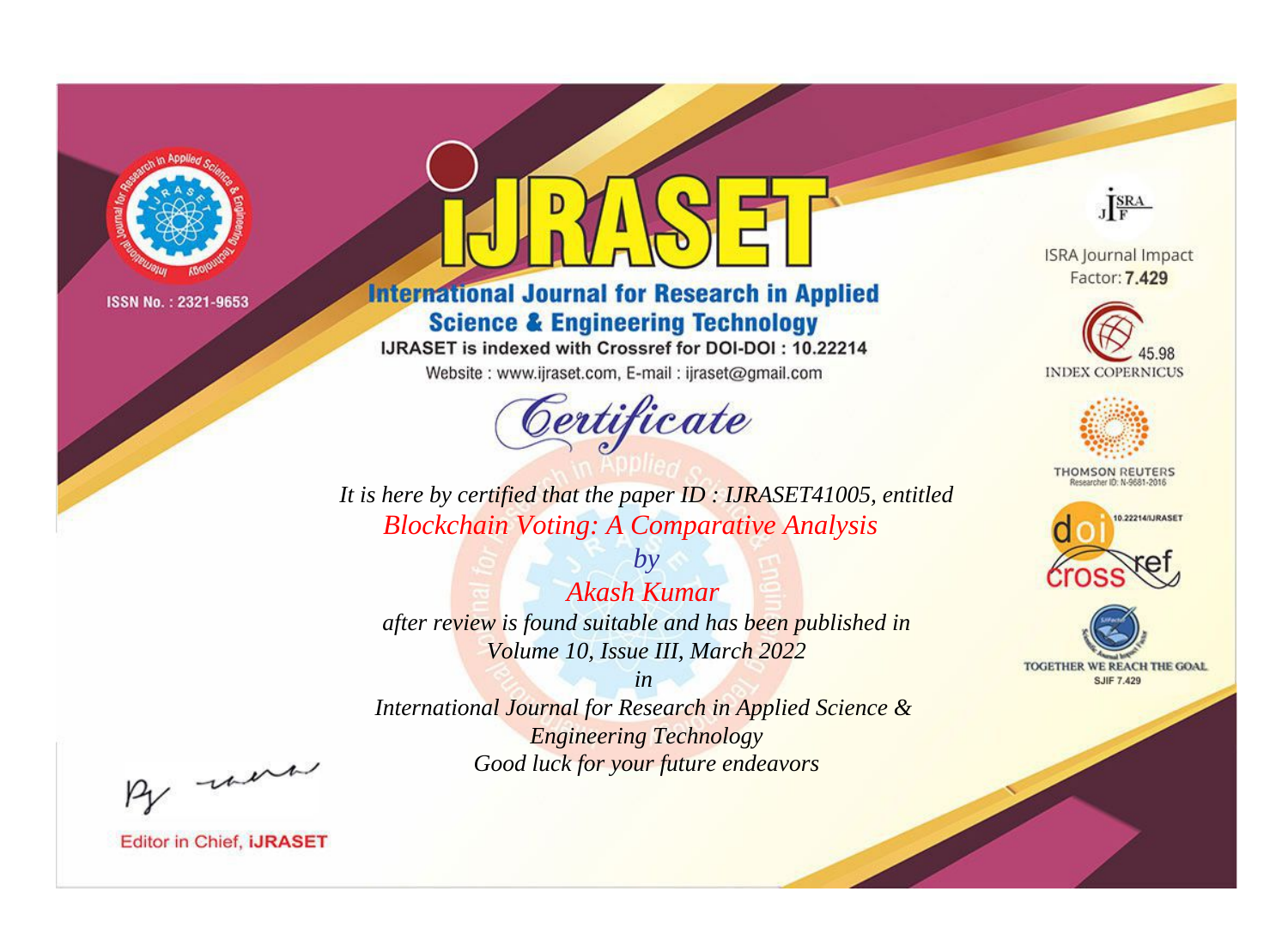

# **International Journal for Research in Applied Science & Engineering Technology**

IJRASET is indexed with Crossref for DOI-DOI: 10.22214

Website: www.ijraset.com, E-mail: ijraset@gmail.com



JERA

**ISRA Journal Impact** Factor: 7.429





**THOMSON REUTERS** 



TOGETHER WE REACH THE GOAL **SJIF 7.429** 

*It is here by certified that the paper ID : IJRASET41005, entitled Blockchain Voting: A Comparative Analysis*

*by Ayesha Noorayen after review is found suitable and has been published in Volume 10, Issue III, March 2022*

*in* 

*International Journal for Research in Applied Science & Engineering Technology Good luck for your future endeavors*

By morn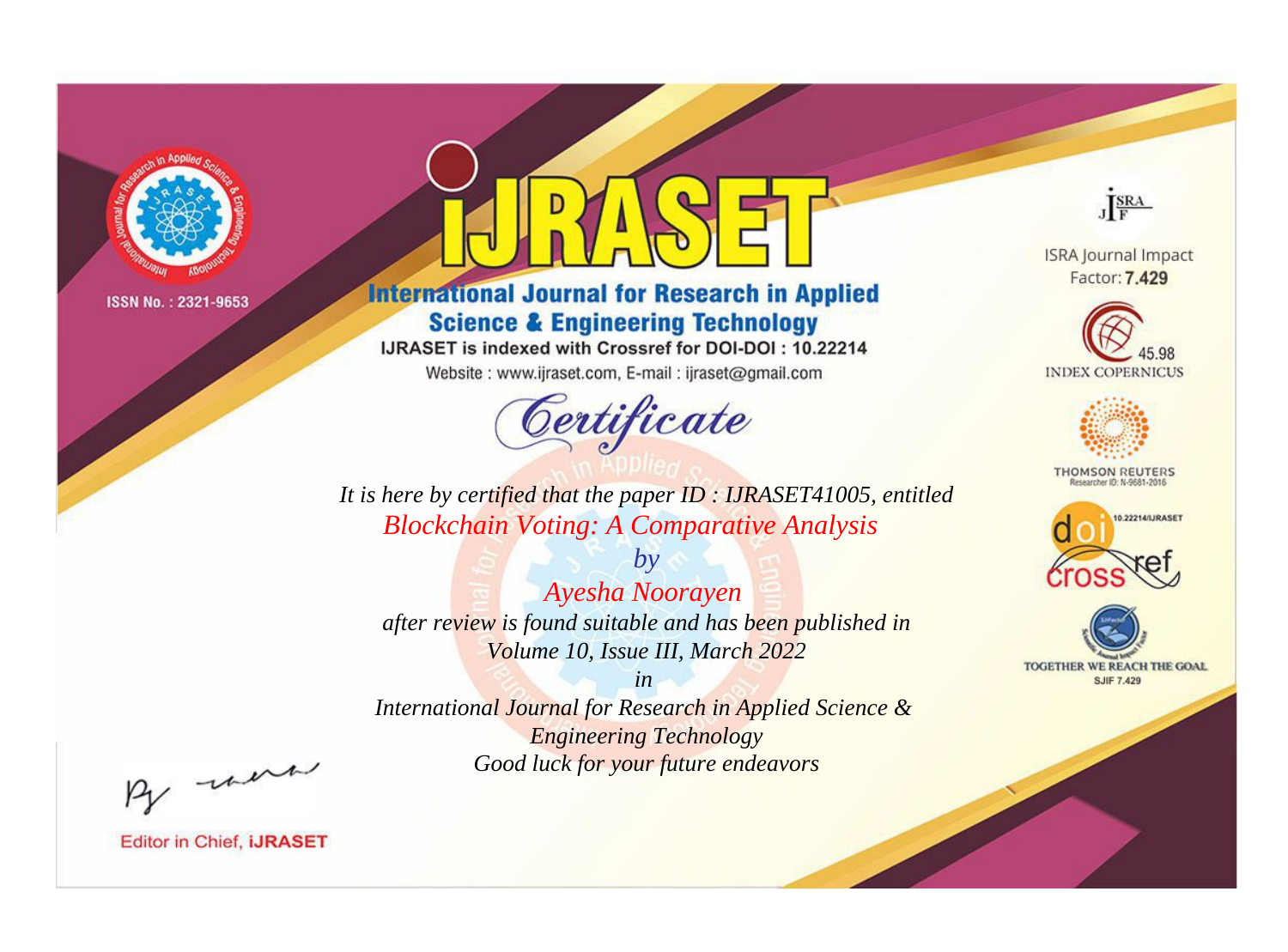

# **International Journal for Research in Applied Science & Engineering Technology**

IJRASET is indexed with Crossref for DOI-DOI: 10.22214

Website: www.ijraset.com, E-mail: ijraset@gmail.com



JERA

**ISRA Journal Impact** Factor: 7.429





**THOMSON REUTERS** 



TOGETHER WE REACH THE GOAL **SJIF 7.429** 

*It is here by certified that the paper ID : IJRASET41005, entitled Blockchain Voting: A Comparative Analysis*

*by Humera Amjad after review is found suitable and has been published in Volume 10, Issue III, March 2022*

*in* 

*International Journal for Research in Applied Science & Engineering Technology Good luck for your future endeavors*

By morn